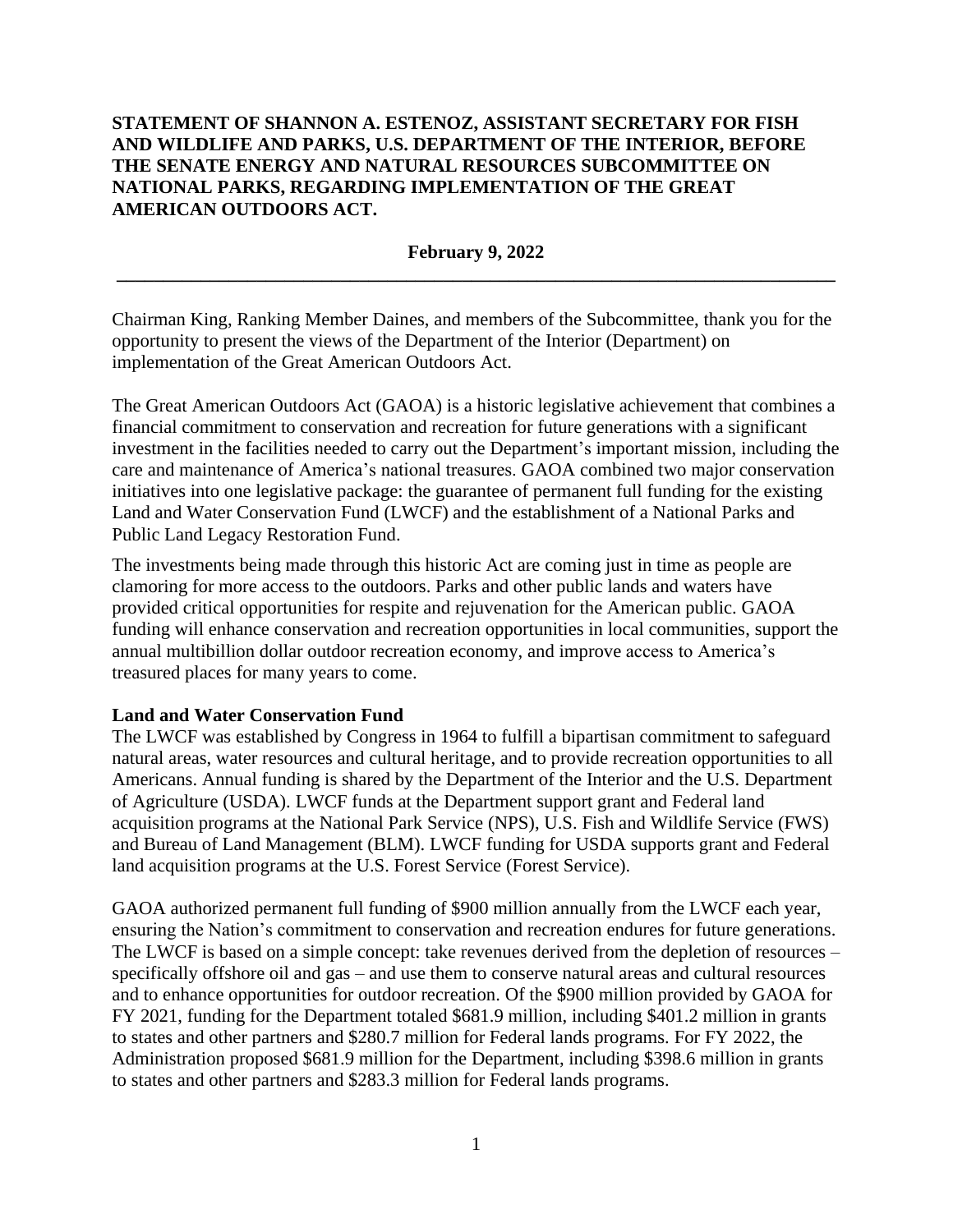The investment made through LWCF to expand outdoor recreation and conservation of America's lands is integral to President Biden's call to action that we work together to conserve, connect, and restore our lands and waters for the sake of our economy, our health, and our wellbeing. The Biden-Harris Administration has launched "America the Beautiful," a decade-long challenge to pursue a locally led and voluntary, nationwide effort to conserve, connect, and restore the lands, waters, and wildlife upon which we all depend, and fully funded LWCF program made possible through GAOA will support this effort.

The Department's Federal programs include land and easement acquisition activities in the BLM, FWS and NPS. Each program has established processes and criteria to select projects which support their specific mission and address risks to the land or resources, expand recreation, have strong partner involvement and local support, and have willing sellers. The Department seeks to maximize these investments by prioritizing the protection of at-risk resources, expanded opportunities for public enjoyment of and access to the outdoors, engagement of a broad and diverse audience, and strong local support and partner involvement, through the project selection process.

The Fiscal Year (FY) 2021 Consolidated Appropriations Act allocated the first year of funding for the GAOA programs, and the Department has made considerable progress since then. A few highlights of that progress include:

The NPS completed high-priority federal land acquisition projects at multiple parks, including parcels at Big Cypress National Preserve in Florida, Big South Fork National River and Recreation Area in Tennessee, City of Rocks National Reserve in Idaho, Dinosaur National Monument in Utah, and Ste. Genevieve National Historical Park in Missouri. The timely acquisition of these parcels from willing sellers expands protection for wildlife corridors, increases recreational opportunities and access, and preserves resources for future generations.

The FWS also completed high-priority land acquisition projects across the country, including parcels at Bayou Sauvage Urban National Wildlife Refuge in Louisiana, Bear River Watershed Conservation Area in Utah, Everglades Headwaters National Wildlife Refuge and Conservation Area in Florida, and Stillwater National Wildlife Refuge in Nevada. These acquisitions will protect habitat and migration corridors for important species and improve public access to wildlife-dependent recreation opportunities.

The BLM expects to complete several high-priority land acquisition projects by spring 2022, including at the North Platte River Special Recreation Management Area in Wyoming and Montana's Blackfoot River Watershed. These acquisitions will open up access for hunting, fishing, and other recreation, maintain working lands, and serve as a buffer and linkage zone for wildlife.

The NPS State Conservation Grant program apportioned \$302 million for outdoor recreation and conservation to all 50 states, five U.S. territories and the District of Columbia, of which \$220 million was made available by GAOA and \$82 million by the Gulf Of Mexico Energy Security Act. The NPS also obligated 478 grants totaling \$179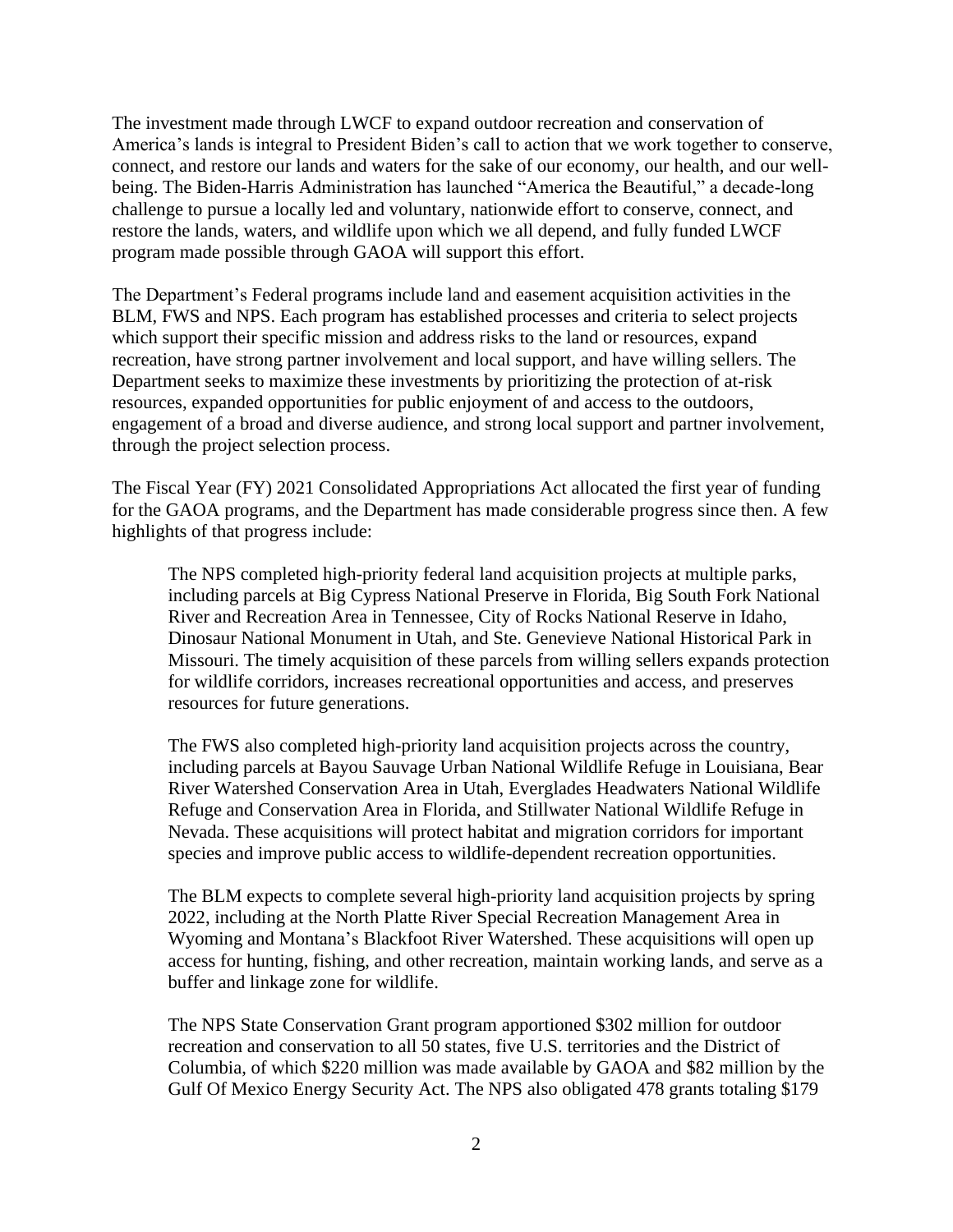million from prior year apportionments. In May 2021, the NPS also announced the availability of \$150 million through the Outdoor Recreation Legacy Partnership competitive grant program, from GAOA and prior year appropriations, which enables urban communities to create new outdoor recreation spaces, reinvigorate existing parks, and form connections between people and the outdoors in economically disadvantaged and underserved communities. The NPS is currently evaluating applications and anticipates announcing awards in the coming months.

The NPS American Battlefield Protection Program awarded the largest grant in its history in November 2021 to support acquisition of 250 acres at Williamsburg Civil War battlefield in Virginia, where archaeological investigations revealed significant resources associated with free and enslaved peoples who lived and fought on the property. This project built on nearly a decade of state, local and Federal preservation efforts. The NPS also awarded the first round of the new Battlefield Interpretation grants in FY 2021, including a grant to the Fort Ticonderoga Association in New York to rollout a new interpretive plan and leverage long-standing relationships with Tribal communities, universities, and descendant communities to co-create inclusive and accessible experiences for visitors in preservation and interpretation of this Revolutionary War site. The NPS anticipates introducing the new Battlefield Restoration grant program in FY 2022, and further building on these successes ahead of the United States Semiquincentennial in 2026.

The FWS Highlands Conservation Act (HCA) program completed 19 conservation projects, including the Camp Mack property in Pennsylvania that serves as the missing link between two large conservation areas to create a 10,000-acre permanently protected landscape. Land conservation in the Highlands Region is increasing climate change resiliency of the landscape and is protecting drinking water resources used by millions of people. The HCA grant program is protecting strategically important natural areas that sustain a diversity of fish and wildlife species, including priority at-risk species like the bog turtle, northern long-eared bat, brook floater mussel, and the New England cottontail.

The FWS awarded nearly \$79.2 million in grants, of which \$11.1 million was from GAOA and the remainder from FY21 and prior year appropriations, to help conserve and permanently protect nearly 56,000 acres of habitat for 55 listed and at-risk species through land acquisition grants to States and Territories under authority of section 6 of the Endangered Species Act. For example, the State of Hawaii received funding to support the acquisition and permanent protection of the Na Wai Eha Watershed Forest property, which will complement ongoing mitigation efforts for listed species. The State of California received funding to acquire a 384-acre parcel of unprotected coastal open space in southern California, complementing other conservation efforts and benefitting listed species. The State of Maine received funding to acquire the Pleasant River Headwaters Forest tract in the 100-Mile wilderness region, which will contribute to recovery goals for the Atlantic Salmon. The States of Oregon and Nevada received funding to acquire the Disaster Peak Ranch straddling the state border, which will promote the recovery of the Lahontan cutthroat trout.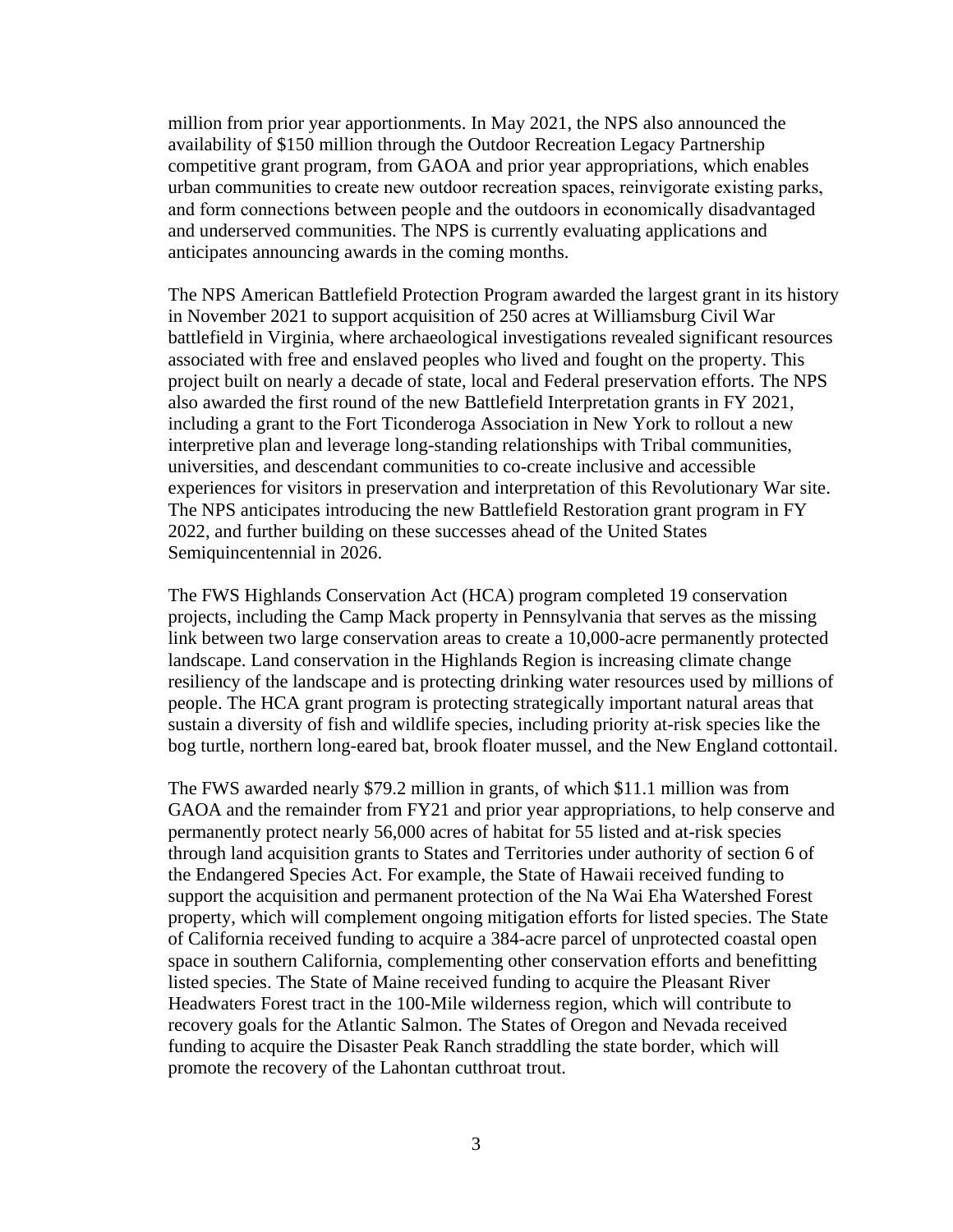At the end of FY 2021, the Department held listening sessions with stakeholders and Tribal Nations to check in with valued partners and engage new audiences and potential partners about the Department's LWCF programs and how to best leverage the benefits of GAOA's enactment.

The Department looks forward to continued engagement with all LWCF stakeholders as we work together to develop the potential of LWCF programs with the full and permanent funding made possible through GAOA.

### **National Parks and Public Land Legacy Restoration Fund**

The Department is responsible for administering and implementing GAOA's National Parks and Public Land Legacy Restoration Fund (LRF) program for the NPS, FWS, BLM, and the Bureau of Indian Education (BIE). For FY 2021 through 2025, Congress authorized up to \$1.9 billion annually to be deposited in the LRF for projects that reduce deferred maintenance. The annual deposit is equal to 50 percent of energy development revenues from oil, gas, coal, alternative, or renewable energy on Federal land and water credited, covered, or deposited as miscellaneous receipts under Federal law in the preceding fiscal year. Of the annual funding, 70 percent is allocated to the NPS, 5 percent is allocated to the FWS, 5 percent is allocated to the BLM, 5 percent is allocated to the BIE, and the remaining 15 percent is allocated to the Forest Service.

The Department has relied on the subject matter experts in each of its bureaus to develop project selection criteria and a process to formulate prioritized LRF project lists. The Department provided four parameters to the bureaus, which has guided the project selection process to-date: achieve a significant deferred maintenance reduction; maximize return on investment; safeguard those we serve, our partners, volunteers, and workforce; and rehabilitate assets to support conservation and recreational opportunities for years to come.

Using these parameters, in FY 2021, the Department prioritized 165 projects to address critical deferred maintenance and improve transportation and recreation infrastructure in national parks, national wildlife refuges and recreation areas, and at BIE schools. The average project size is \$9.4 million and it is estimated that the deferred maintenance addressed by these projects will be \$1.23 billion. Congress finalized the allocation of these funds in the Consolidated Appropriations Act, 2021, and projects are underway across the country. Examples of that progress include:

NPS: At Saratoga National Historical Park in New York, \$6.6 million was awarded to update and rehabilitate worn interpretive waysides and all routes, parking and walkways to provide universal accessibility at all ten Tour Stops along the Saratoga Battlefield Tour Road. At Fort Vancouver National Historic Site in Washington, \$15 million was awarded to rehabilitate a historic barracks building that will be leased to external parties upon completion, generating rental income while preserving the historic fabric and character defining features of the barracks. At Ohio's Cuyahoga Valley National Park, \$2 million was awarded to remove buildings that pose a safety hazard, eliminating risks and increasing recreation opportunities for visitors. And at Yosemite National Park in California, work is substantially complete on a \$9 million project to replace dilapidated high-voltage transmission lines that serve multiple areas and provide power, lighting, and heating for a variety of structures within the park.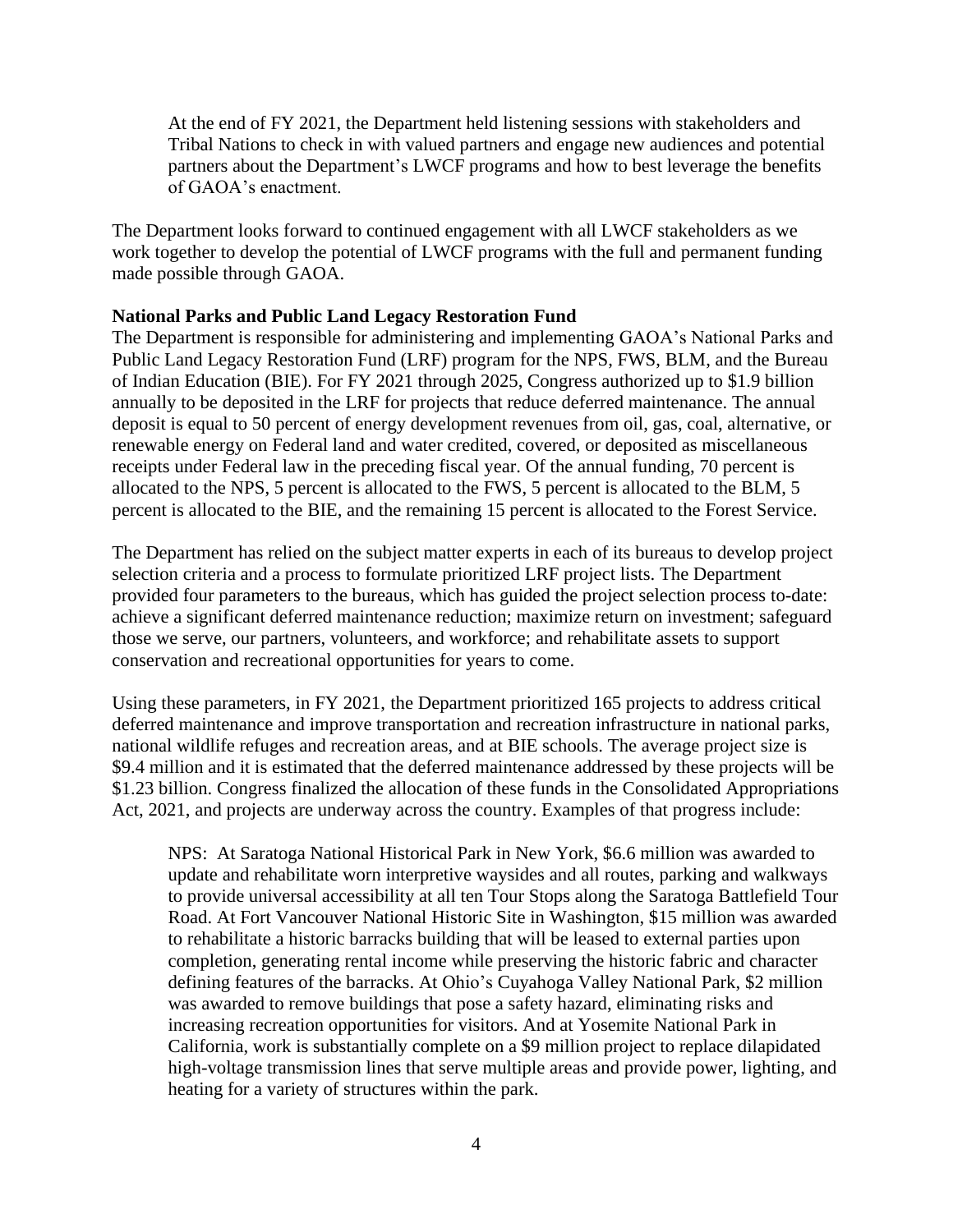FWS: At the Wichita Mountains Wildlife Refuge in Oklahoma, \$18.7 million was awarded for the design and construction of multiple, co-located replacement facilities. Completed work at the Refuge has included the demolition of numerous excess structures and construction of a buttress dam adjacent to the existing Comanche Lake dam. At the Tule Lake National Wildlife Refuge in California, \$7.6 million was awarded for the design and construction of a new headquarters and visitor center to replace rockslidedamaged facilities. At the Camas National Wildlife Refuge in Idaho, \$4.6 million was awarded to rehabilitate the water delivery system so that waterfowl management can be conducted more efficiently. In Illinois, more than \$20.5 million was awarded to replace water and sewer systems, construct a replacement visitor center, and accomplish other deferred maintenance retirement activities at the Crab Orchard National Wildlife Refuge. In Arkansas, more than forty different assets have been repaired and/or rehabilitated at the Dale Bumpers White River National Wildlife Refuge. In-house maintenance personnel performed this work from June through October 2021, successfully rehabilitating more than 30 lane miles of gravel public access roads.

BLM: In Montana, the BLM completed the Moose Creek Road resurfacing project, a \$591,000 investment that repaired road drainage, restored surface deformations, and resurfaced the multipurpose aggregate surface road to improve safe public access to various recreational opportunities on BLM managed public lands, including the Humbug Spires Wilderness Study Area. In Florida, at the Jupiter Inlet Lighthouse Outstanding Natural Area, the BLM awarded a \$700,000 design contract for a sustainable living shoreline. The current shoreline is collapsing into the inlet, due to climate impacts, such as recent hurricanes, as well as pedestrian traffic and boat wakes. Several designs have been developed for public input and are scheduled to be released for review in February 2022. Stabilizing the shoreline will improve access for the visiting public, protect the foundations of the historic lighthouse and buildings, and protect resources by preventing further shoreline damage. In Glennallen, Alaska, the BLM's log bunkhouse has been determined to be structurally unsound due to a foundation failure. Since the 1960s-era building no longer supports the BLM mission, the agency will spend approximately \$276,000 to have it removed. Disposal will eliminate significant maintenance costs and help reduce the BLM's deferred maintenance backlog. The project is currently under hazardous material evaluation for asbestos, with demolition scheduled for summer 2022.

BIE: In Arizona, the BIE is preparing to award a planning contract to improve and repair Many Farms High School, an education and boarding facility in the Navajo Nation that supports approximately 360 students in grades 9-12. This investment will help reduce BIE's backlog of deferred maintenance and provide a safe and secure learning environment conducive to student learning. Similarly, in Eagle Butte, South Dakota, the BIE is working with working with the Cheyenne River Tribe to finalize the scope of the Cheyenne Eagle Butte school replacement project, and an education and boarding facility serving approximately 765 students in grades K-12. The BIE has also awarded six major demolition/remediation contracts targeting unsafe and uninhabitable buildings in various locations across New Mexico, Arizona, Utah, North Dakota, and South Dakota.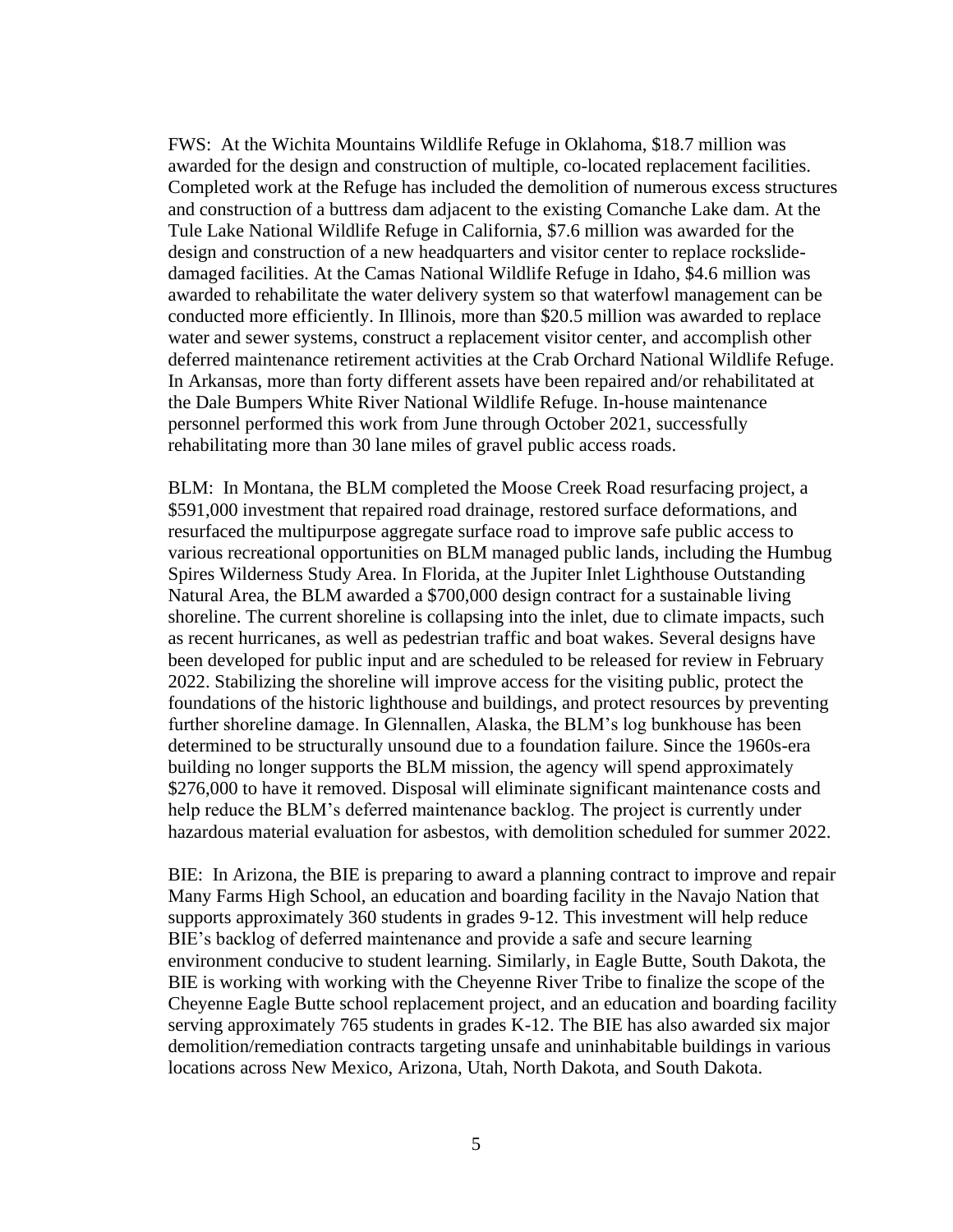Across all bureaus, the Department has obligated more than \$780 million, with 70 percent of the funding awarded to small businesses to-date.

The Department built on this effort for FY 2022 and prioritized 63 projects with an average project size of \$20.5 million and an estimated \$1.20 billion to be addressed in deferred maintenance. Of this, the NPS prioritized 36 projects, with a total program cost of \$1.25 billion, that will address more than \$835 million in deferred maintenance. This funding will improve the condition of roads, buildings, utility systems, and other assets in 29 park units located in 23 states and will address critical life, health, and safety issues, as well as related code compliance and accessibility deficiencies. Funding will also be used to remove dilapidated and unneeded structures that detract from the visitor experience and attract vandalism. The FY 2022 final allocations are pending resolution of FY 2022 appropriations, and the Department continues to work with the House and Senate Committees on Appropriations to address questions and provide updates.

Finally, the Department is considering its outyear priorities for FY 2023 – FY 2025 as part of the budget formulation process, which will be published with the President's Budget Request, as required by the GAOA. This process is built from the ground-up, as parks and their counterparts in other bureaus identify condition deficiencies in their assets and develop projects to address those deficiencies. Those projects are then reviewed and prioritized across appropriate funding sources. For example, at the NPS, while the LRF is the newest and largest source of deferred maintenance funding, the NPS balances its priorities across multiple discretionary, mandatory, and supplemental appropriations to ensure funding is distributed to meet the most critical needs across parks as conditions and funds availability changes. For example, prioritizing large-scale deferred maintenance projects for FY 2021 and FY 2022 LRF funding created space in the NPS's discretionary Line-Item Construction plan to accelerate work on other projects such as the visitor center and headquarters of the Martin Luther King, Jr. National Historical Park in Georgia. It also allowed Line-Item Construction to support replacement of windows and climate control systems at the historic Old Courthouse at Gateway Arch National Park in Missouri, which otherwise would have been delayed due to revenue losses from the COVID-19 pandemic.

In addition to the work described above to formulate and execute the LRF program of projects, the Department has also continued efforts to more consistently and accurately report the condition of its assets, in order to ensure that progress, supported by GAOA and other resources, is appropriately documented. In particular, the NPS is nearing completion of a multi-year effort to comprehensively review and reform the systems and processes used to manage its assets, including a streamlined condition assessment methodology in conformance with industry standards.

### **Conclusion**

We are embarking on a new era for America's outdoors with unprecedented funding, expanded recreation opportunities, and broader engagement. Through significant investments from the GAOA and the Bipartisan Infrastructure Law, and a commitment to the public-private collaborations and outreach to diverse new audiences, we will enhance conservation and